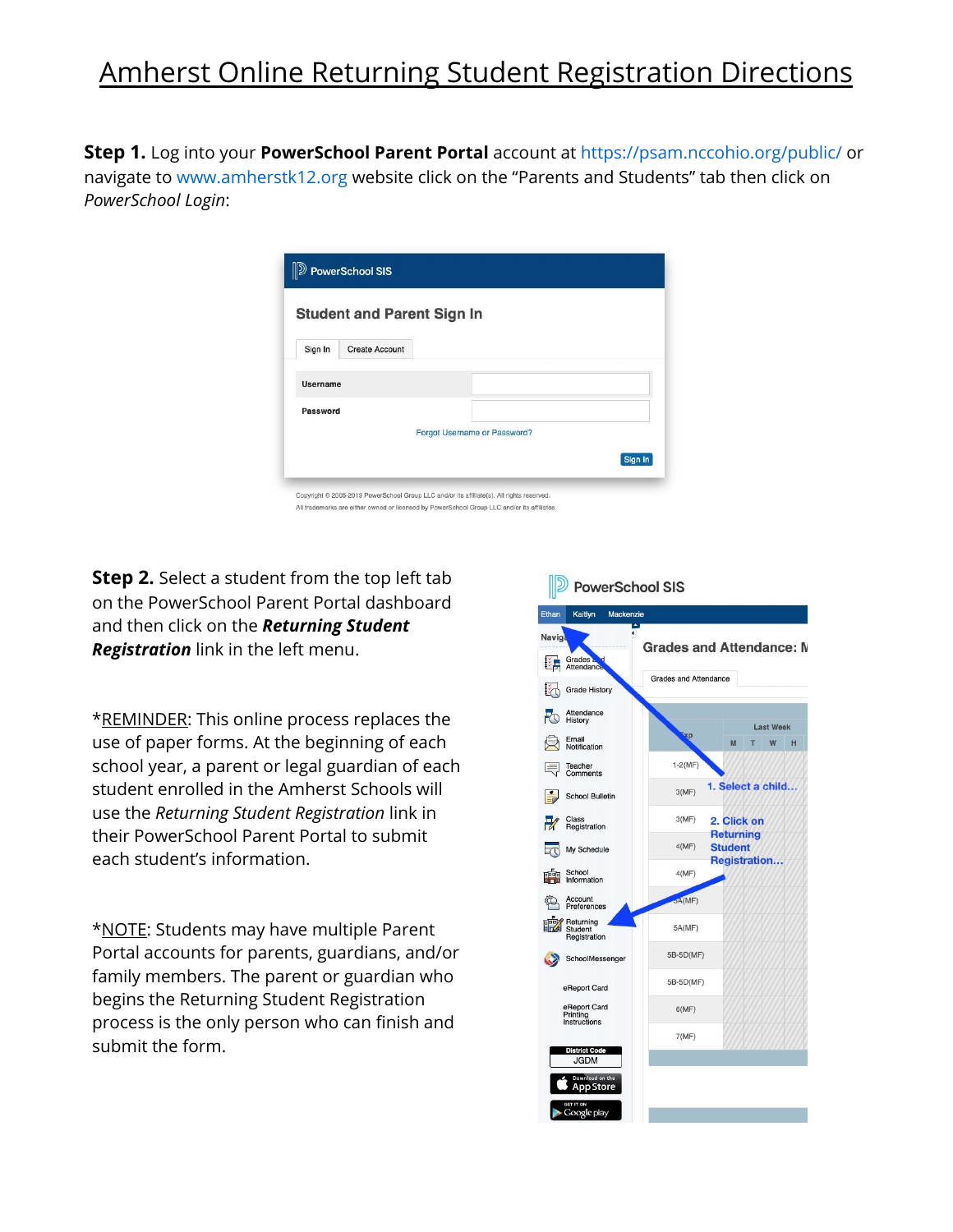**Step 3.** If it is your first time using PowerSchool Enrollment, you may be asked to comply with the **Children's Online Privacy Protection Act (COPPA)**. Check the box to comply and click on *Begin Forms*.



**Step 4.** You are now ready to enter your student's information for the new school year! Read the **Introduction** page and click on *Next* to begin the form. The Amherst Schools will receive the data exactly as it is entered. Please BE CAREFUL of spelling, capitalization, and punctuation.

|                                                     |                                                                                                                                                                                                                                                                                                                                                                                                                                                                   | Dashboard |  |
|-----------------------------------------------------|-------------------------------------------------------------------------------------------------------------------------------------------------------------------------------------------------------------------------------------------------------------------------------------------------------------------------------------------------------------------------------------------------------------------------------------------------------------------|-----------|--|
| Returning Student Registration 2019-2020<br>(Ethan) | Introduction                                                                                                                                                                                                                                                                                                                                                                                                                                                      |           |  |
| Introduction                                        |                                                                                                                                                                                                                                                                                                                                                                                                                                                                   |           |  |
| Forms                                               | Online Registration                                                                                                                                                                                                                                                                                                                                                                                                                                               |           |  |
| Student                                             | Welcome to the Amherst Exempted Village School District's 2019-2020 Returning Student Registration. This online process<br>replaces the use of paper forms. You, as the parent or legal guardian of a student enrolled in our District, will use this system                                                                                                                                                                                                      |           |  |
| Contacts                                            | to make updates directly to your student's information online at the beginning of each year. If you need assistance accessing<br>this system, please contact the board office at 440-988-4406 for assistance.                                                                                                                                                                                                                                                     |           |  |
| Priority                                            | 1. Click "Next" on this page, and enter the information requested by the online forms.<br>IMPORTANT NOTE: Required fields are marked with "Required" and the Amherst Schools will receive the data exactly as                                                                                                                                                                                                                                                     |           |  |
| Siblings                                            | it is entered. Please BE CAREFUL of spelling, capitalization, and punctuation. Please do not italicize or underline any of<br>the information you are entering.                                                                                                                                                                                                                                                                                                   |           |  |
| Medical<br>Agreements                               | 2. On the "Review & Submit" page, please check your data one final time before submitting.                                                                                                                                                                                                                                                                                                                                                                        |           |  |
| Signature                                           | 3. Click "Submit." On the Submission Confirmation page, you will have an opportunity to print out a copy of your<br>student's updated information to keep for your records.                                                                                                                                                                                                                                                                                       |           |  |
| <b>Review &amp; Submit</b>                          | Note: Once the form is electronically submitted, you will receive an email confirmation from PowerSchool Registration.                                                                                                                                                                                                                                                                                                                                            |           |  |
|                                                     | Registration for Additional Students                                                                                                                                                                                                                                                                                                                                                                                                                              |           |  |
|                                                     | A Returning Student Registration form must be submitted for each student in your family. Once you have successfully<br>submitted one registration, you will have the opportunity to begin another form for additional students from the specific<br>student tab in your parent portal. We recommend that you complete and submit one form and then start another - this will<br>allow you to "snap" (or share) selected family information, which saves you time! |           |  |
|                                                     |                                                                                                                                                                                                                                                                                                                                                                                                                                                                   |           |  |
|                                                     |                                                                                                                                                                                                                                                                                                                                                                                                                                                                   |           |  |
|                                                     | @ 2010 - 2019 PowerSchool, Legal Version: 19.5.3.1                                                                                                                                                                                                                                                                                                                                                                                                                |           |  |
|                                                     | <b>Next</b><br>Previous                                                                                                                                                                                                                                                                                                                                                                                                                                           |           |  |

\*REMINDER: Before you begin the Returning Student Registration form, please have your child's **medical information** (doctor + phone, dentist + phone, allergies, medications, insurance, etc.), **emergency contact information** (names, phone numbers, addresses, and emails), and **sibling information** (if attending Amherst Schools).